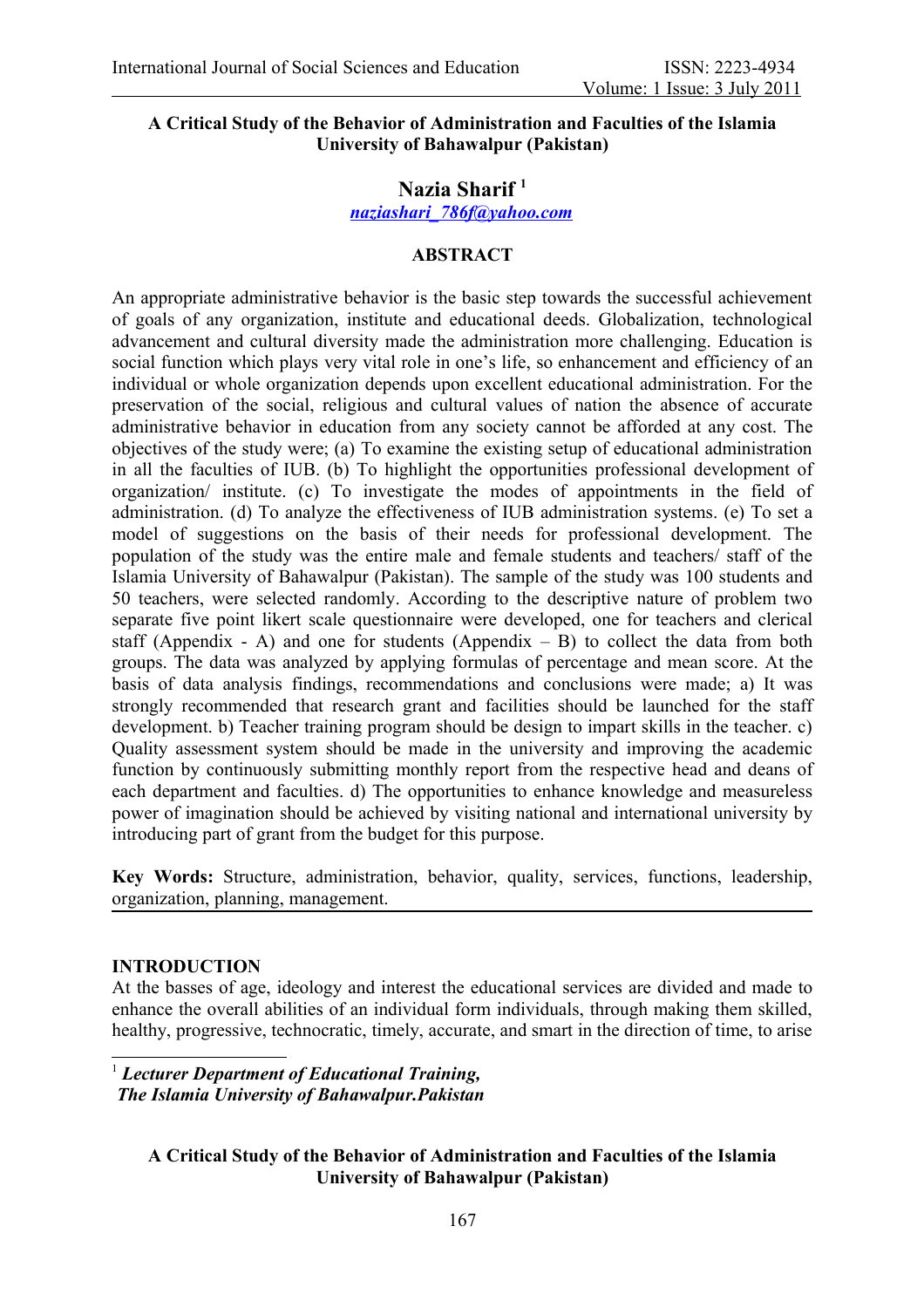or to buff the extraordinary skills in one's life, or in society and to develop the whole nation an appropriate educational administrative behavior is required for the sustainability in that competitive global village. To accomplish all parts of the complex delivery system for each special achievement separate educational administration has been created in form local schools, district schools, state educational department, federal universities, provincial universities and informal units. (Dhameja, A. 2003).

Russell (1992) defines, "Educational administration is the process of utilizing appropriate materials in such a way as to promote effectively the development of human qualities. It is concerned not only with development of children and youth but also with the growth of adults and particularly with the growth of institute personnel".

It means that the effective administrative behavior is the key of success, if accurate and impartial administrative behavior adopted by the universities very significant pat of highly qualified persons and skilled personality of any society can be produce by putting the resources and implementing the educational plans in right direction.

Good (1973) in the dictionary of education defines educational administration as, "all those techniques and procurers employed in operating the educational organization in accordance with establish policies". Educational administrators set standards, goals, policies and procedures to achieve them. They develop academic programs, monitor students' educational progress, train, motivate teachers, staff, manage career counseling other student services, administer recordkeeping, preparing budgets and developing curriculum. They also communicate in a very excellent way to all the units of organization.

"George Cheney (2000) says that "taking difference seriously means not only allowing the Other to speak but also being open to the possibility that the Other's perspective may come to influence or even supplant your own" (p. 140). In a smaller organization single individual can administrator all these functions. In universities or large school systems, responsibilities are divided among the number of administrators with a specific function to run the institute well and to set uniform standers for each unit.

But the problem at this time is diversity in that particular area which create problem to set stander of education and it is the major cause of low quality of education. UGC present a typical concept of standardization in the quality of education but the standardized quality of education becomes a lovely nightmare and UGC becomes a symbolic donor. The ministry of education facing several problems due to the political interference and the participation of VIP ministries which are the root case of all the problems and deficiencies. Pakistan is fail to control all these assimilation and the reform agenda is handicapped to establish new standards, practices to achieve the goals which bring the nation capable to remove the backwardness form Pakistan. Suitable Financial management is an other problem, total budget for the national education (2007) was Rs.9556.442 million (2.2% of the GDP) spent on hostels facilities, foreign faculty hostels, libraries extension, up-gradation of chemical science laboratories, agriculture college, print media labs, sports complexes, furnishing of auditoriums teacher training and other non developmental essentials.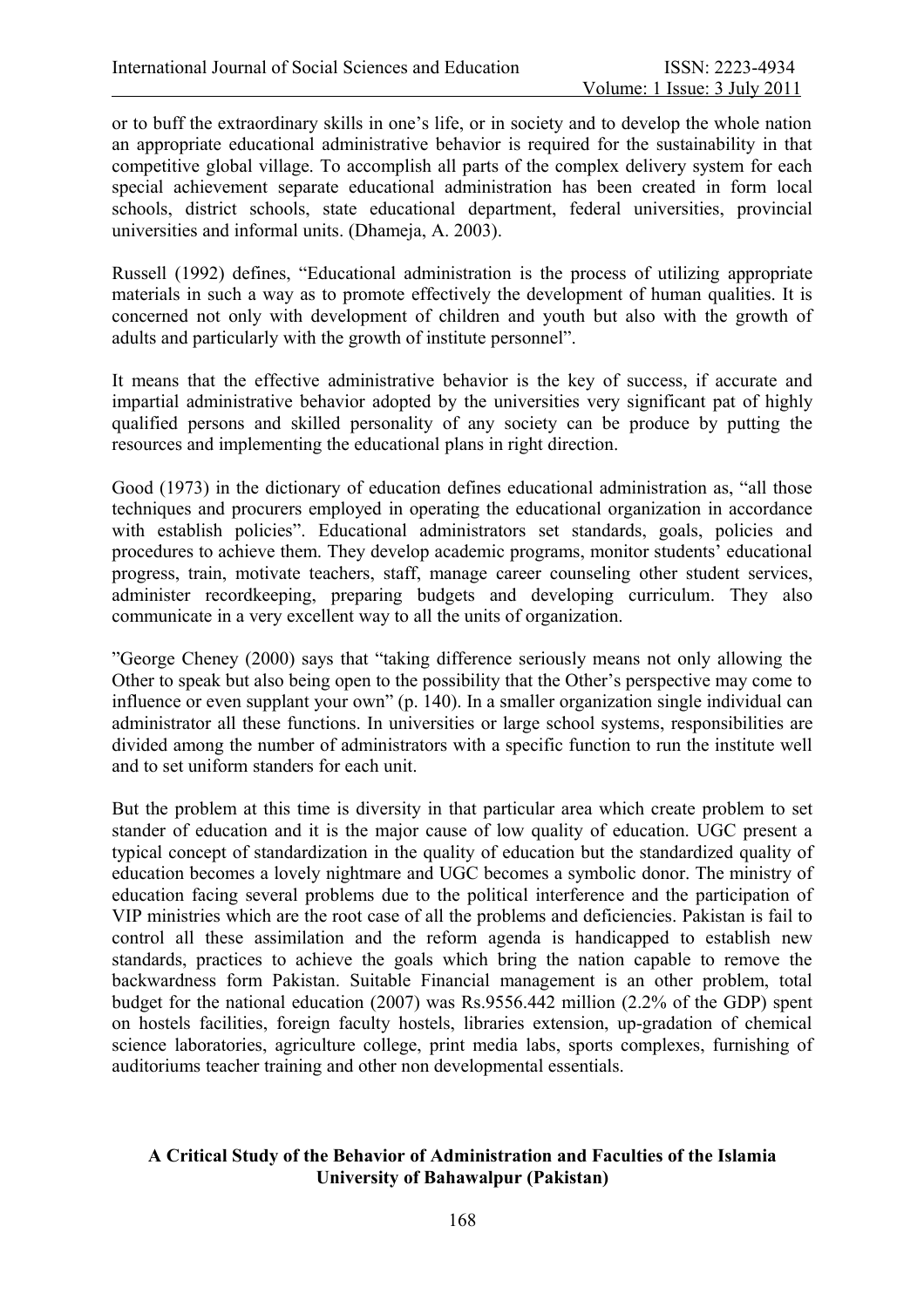Islamabad, Feb 24: Government has billed an amount of Rs 31.57 billion for the education sector and education Policy of 2009 to view an allowance of 7 percent of the GDP by 2015. The circumstances of education in Pakistan have not at all very well. Funds can be easily made through federal or provincial government, local businesses, former students and the public leaders, or by philanthropists, corporations and private funds as endowments. ("Funds for Higher Education Institutions" Dawn, Sept 6, 2009).

But the question is that if funds can be tapped by different sources, what can be made to campaigns targeting the quality of education?

We began this section by asking about the administrative behavior whether is suitable or not? We have seen that in common, this is the problem and we have examined some of the factors which create problematic categories in the behaviour of educational administration, little specialized status has somewhat improper planning and management also become a gigantic matter due to the personal interference, royally authority's assimilation. Educational administrative behavior, the quality of personnel and educational standards depends on teacher's job satisfaction, adequate services to the learners, skilled teachers and accessibility of scholarships. All these essentials are dependent on proper budging management. (Simon, 76, p. 123). Linking administrative behavior and students **by,** Marietta Del Favero Peabody Journal of Education, 1532-7930, Volume 77, Issue 3, 2002.

# **OBJECTIVES OF THE STUDY**

The precise objectives of the study were:

- To examine the existing setup of educational administration in all the faculties of IUB.
- To highlight the opportunities professional development of organization/ institute.
- To investigate the modes of appointments in the field of administration of IUB.
- To analyze the effectiveness of IUB administration systems.
- To set a model of suggestions on the basis of their needs for professional development.

## **RESEARCH METHODOLOGY**

The study was descriptive in character thus survey category was used. All the faculties of IUB (Pakistan) including male, female teachers and students were taken as a sample. To collect the data for the proposed study, two separate five point Likert Scale Questionnaires were developed for both groups and administered.

## **Analysis**

The scoring work was completed, then the analysis was done statistically and the percentage was calculated.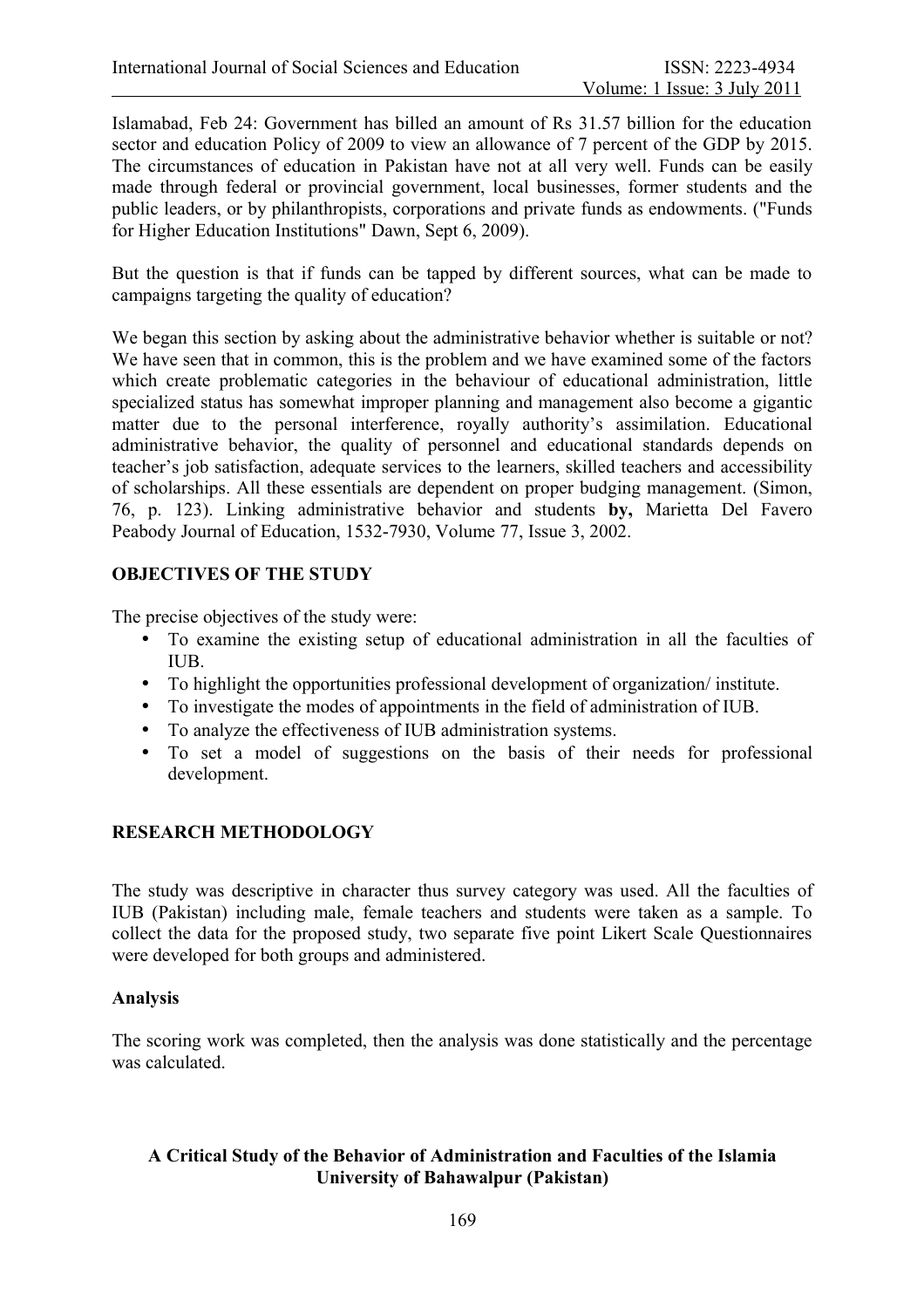

The graph 4.6 shows that 14% of the respondents strongly agreed, 22% agreed, 6% uncertain, 32% disagreed & 26% strongly disagreed that sufficient research grants are provided by the University for Curriculum, research and staff development programs.



It is evident from graph 4.19 shows that 48% of the respondents strongly agreed, 42% agreed, and 4% uncertain, 2% disagreed & 4% strongly disagreed with that you are motivated by the organizational environment.



It is evident from graph 4.4 that 42% of the respondents strongly agreed, 34% agreed, 1% uncertain, 16% disagreed & 7% strongly disagreed that fee and dues are affordable.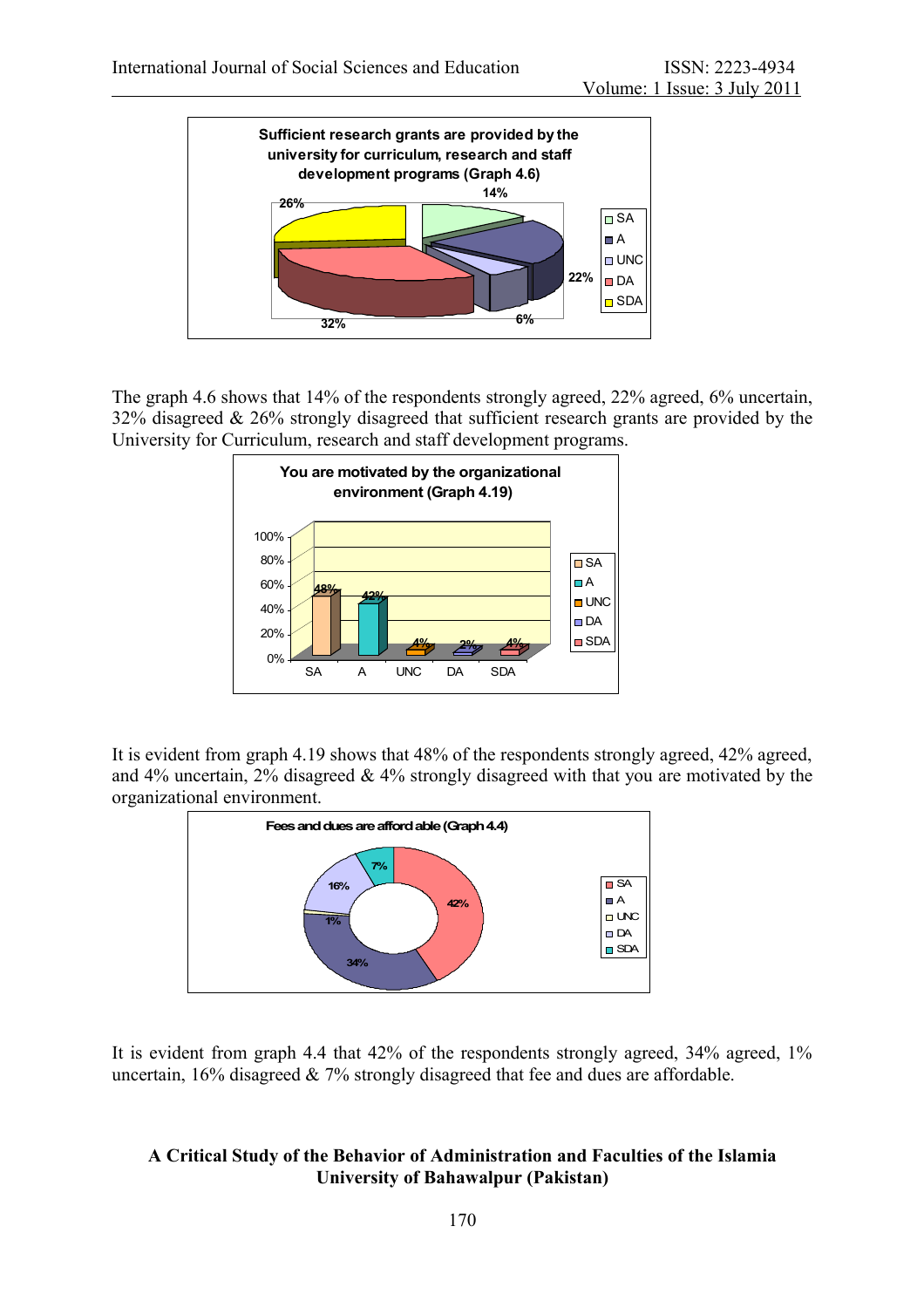

It is clear from graph 4.18 that 44% of the respondents strongly agreed, 48% agreed, 2% uncertain 4 % disagreed  $\&$  2% strongly disagreed that political factors influence the university administration.



It is clear from graph 4.12 that 14% of the respondents strongly agreed, 24% agreed, 3% uncertain, 33% disagreed & 26% strongly disagreed that safety and security system of the university is solid.

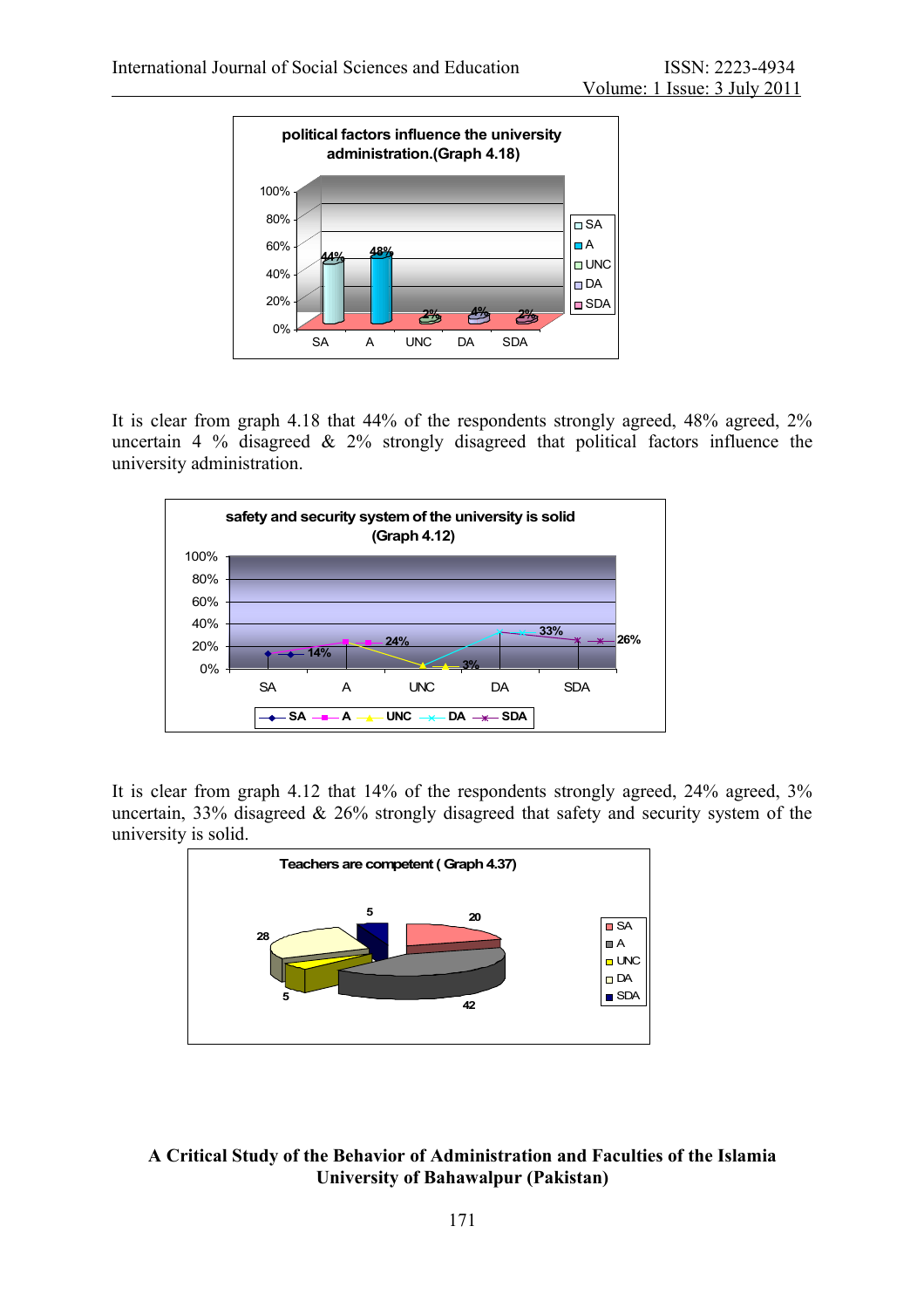It is evident from graph 4.37 that 20% of the respondents strongly agreed, 42% agreed, 5% uncertain, 28% disagreed & 5% strongly disagreed that teachers are competent.



It is manifested from graph 4.31 that 47% of the respondents strongly agreed, 16% agreed, 2% uncertain, 23% disagreed & 12% strongly disagreed that gender discrimination made by teachers.

#### **CONCLUSIONS**

- Slightly majority 0f 36% respondents agreed that sufficient research grants are provided by the University for Curriculum, research and staff development programs.
- Significant Majority of 90% respondents agreed that they were motivated by the organizational environment.
- Considerable Majority of 76% respondent agreed that fees and dues are affordable.
- Huge majority of 92% of the respondents agreed that political factors influence the university administration.
- Little majority of 38% respondents are agreed that safety and security system of the university is solid.
- Majority of 62% of the respondents agreed with that the teachers are competent.
- Majority of 63% respondents agreed that gender discrimination made by teachers.

# **RECOMMENDATION**

- A huge majority of teachers demanded large raise in research grants and facilities provided for this purpose.
- Minimum number of research works should be determined for the faculty to get promotion. A continuous monitoring and the faculty assessment research could also be very dynamic in elevating and construction of suitable academic behavior of the university.
- There should be no gender prejudice at university level in any case. The satisfaction of teachers and students with the administrative behavior of the university demands equally on the part of teachers, students and university authorities.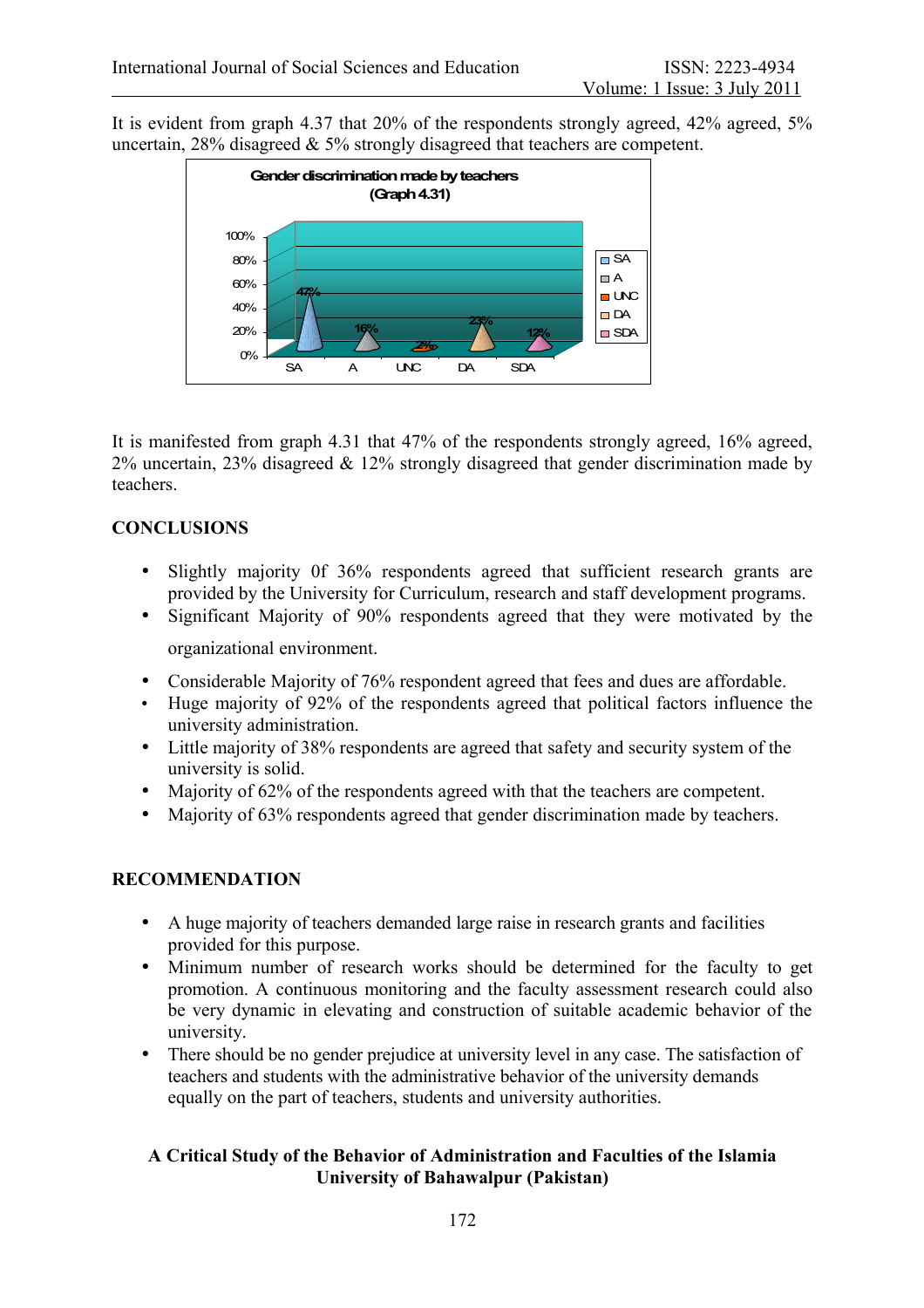- Curriculum should be updated because it is almost impossible to meet the ultimate ends of the perfect administration of the university.
- The teachers must participate in training course and new trends in teaching and research must be highlighted through these courses.
- The leadership abilities of the students and teachers must be identified and polished. The leading roles could be given to all the students in their particular areas of interest. They should play these roles under the guidance and supervision of the teachers.